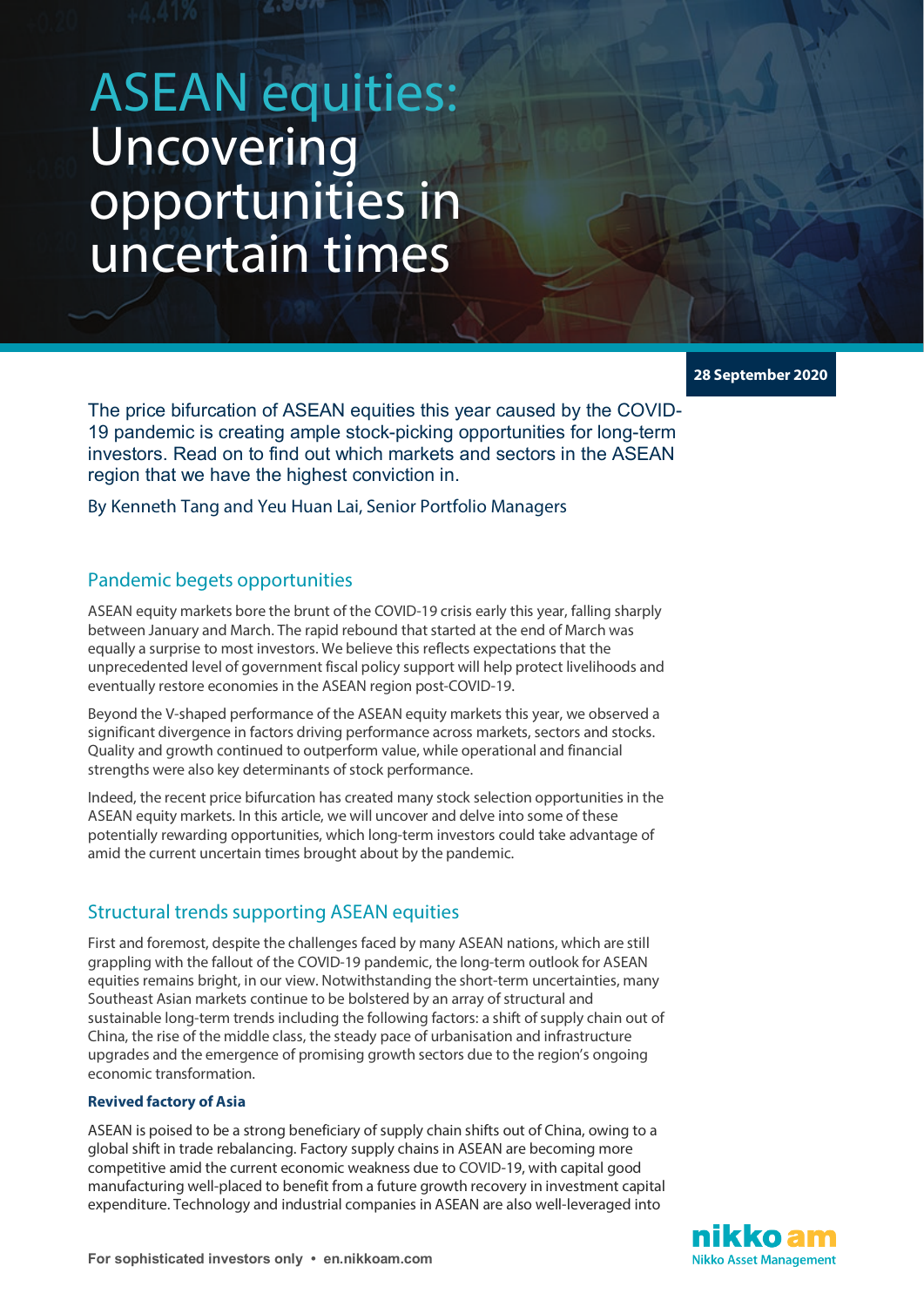

key innovation trends within the consumer, medical technology and automotive supply chains.

#### **Rise of the middle class**

ASEAN houses one of the fastest growing middle classes in Asia, with a young, dynamic and fast-growing labour force. We believe the growth of the ASEAN consumer will drive strong demand for services, such as food retail and home improvement. We are also structurally positive on ASEAN healthcare companies, which are benefiting from rising demand due to an increased focus on well-being, a rise in medical insurance coverage and recovery in medical tourism in the region after COVID-19.

#### **Return of foreign direct investment (FDI)**

ASEAN's future growth opportunity in infrastructure is compelling, given the underinvestment and long-term potential from urbanisation. Construction, materials and industrials are well-placed structurally to benefit from the future recovery in investments as well as China's supply side reforms. ASEAN financials and property companies are also well-positioned to benefit from the potential investment flows and a return of FDI.

#### **Emergence of new growth areas**

ASEAN's best growth and quality opportunities are driven by domestic consumption and robust demand for services in the consumer, healthcare, infrastructure and technology space amid ASEAN's economic transformation. Representation within ASEAN equity benchmarks for these sectors remains small, but the future of ASEAN growth will come from these emerging growth sectors, which we will elaborate next.

## Favouring "New ASEAN" sectors

In a nutshell, we currently have high convictions in the key sectors of consumer staples, healthcare, materials and technology. We termed these growth areas as the "New ASEAN" sectors, which represent the future economy of the region.

#### **Consumer Staples**

In the consumer staple space, what we are looking for are the best food companies of tomorrow or the future "kitchens" of ASEAN. These are companies that are experiencing positive change in return on equity expansion in areas of protein and packaged food consumer franchises. Industry consolidation and supply chain disruptions will drive a greater sustainability in returns for these consumer staples companies, in our view. In addition, greater emphasis of environmental, social and governance issues in the ASEAN food industry and the increased focus on food security and safety will drive efficiency and innovation in food companies in the region. All these bode well for ASEAN food companies with well integrated food supply chains. Despite the pandemic, we continue to see evidence of resilience in pricing and defensiveness in these companies due to tight demand and supply, as COVID-19 is likely to have a smaller impact on food demand and supply chain disruption.

#### **Healthcare**

An area that is experiencing extremely strong positive change is the ASEAN healthcare sector, which is thriving on the back of explosive COVID-19-driven demand. Supply will lag as capacity takes time to ramp up. Earnings of ASEAN glove makers, for instance, are set to increase multiple-fold in 2020–2021. Demand could stay stronger for longer, given the second wave of COVID-19 infections, and if the worldwide availability of vaccines takes longer.

#### **Technology**

The region's technology companies continue to benefit from potential supply chain recovery, strong technological consumer demand, the roll out of 5G telecommunication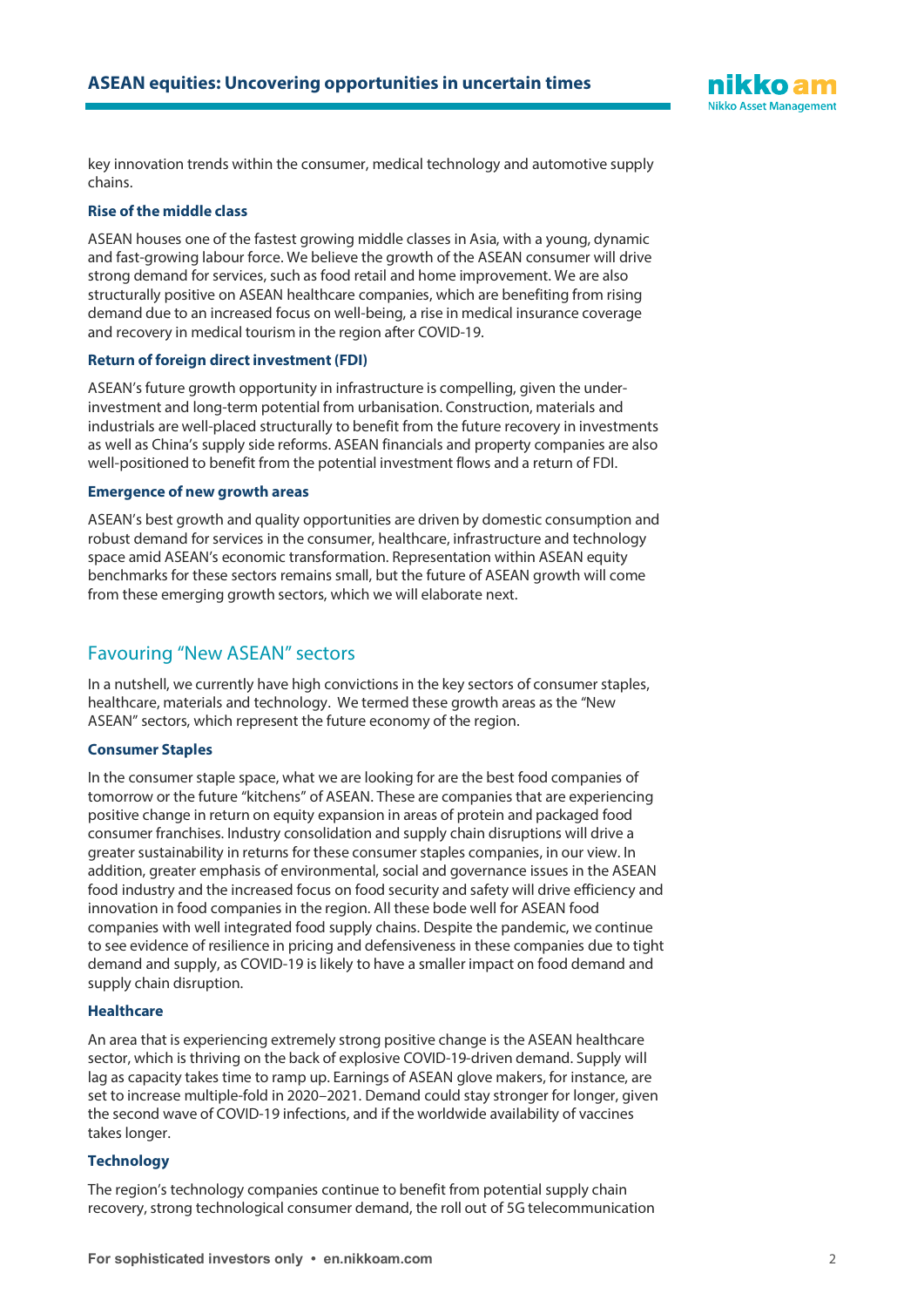network in Asia and the longer-term continuation of FDI dislocation outside China. In addition, many technology companies in ASEAN currently offer attractive valuations as compared to their more expensive North Asian and US counterparts. Valuations of ASEAN technology companies in the areas of life science medical technology and sensor components look even more appealing, considering their long-term growth profiles.

#### **Materials**

In the materials sector, we currently like Indonesian nickel producers, which are experiencing strong growth and continue to have great growth prospects due to the long-term trend in electric vehicle technological adoption.

## Country perspectives and sector positioning

In terms of markets within ASEAN, we are generally positive on Singapore, which has been more successful recently in dealing with the COVID-19 pandemic after a surge in cases amongst its foreign worker population. We expect the Singapore economy to reopen further in the coming months, including the establishment of selective arrangements for international travel. We are most constructive toward defensive technology, healthcare and consumer staple names, as well as selected beneficiaries of a gradual reopening of the economy.

We also remain constructive on Vietnam. The disruption to production activity in China, following the outbreak of the pandemic, emphasizes the importance of diversification and redundancy in global supply chains. This directly benefits Vietnam, as it continues to be the leading alternative to China as Asia's manufacturing hub. In addition, Vietnam's strong handling of the COVID-19 pandemic can only strengthen its credentials, in our view. Post COVID-19, we expect the Vietnamese economy to return to its robust growth trajectory, fuelled by investments into its export-driven industries.

Although the number of daily new COVID-19 cases in Indonesia remains high, we continue to find many attractive bottom-up stock picking opportunities in the country. Our key ideas include mining companies with exposure to gold and selected consumer names, which will benefit from a gradual reopening of the economy. Moreover, we believe Bank Indonesia is driving a very accommodative fiscal and monetary policy, which will support risk assets such as equities.

Elsewhere, we are neutral in the Philippines, which has faced many challenges in containing the COVID-19 pandemic. The nation recently had to re-impose selected social distancing measures, for instance, following a rise in infections in August. In the Philippines, we mostly favour defensive consumer staples, international port operators, quality home improvement retailers and selected beneficiaries of an eventual reopening of the economy.

For the moment, we are cautious on Thailand, where we see a challenging environment for the economy due to the drag from a severe contraction in the tourism sector. Our key ideas in Thailand include the following: companies in the protein space benefiting from strong pricing in Vietnam; retail companies, which are gaining market share in a post COVID-19 environment due to superior business models; and selected names in the healthcare space, which are seeing strong demand for rubber gloves and health supplements.

We remain most cautious on Malaysia, owing to a continued lack of stock selections, even as its economy continues to reopen after a fairly successful fight against the COVID-19 pandemic. We favour selected names in the rubber gloves, technology, e-services and financial services sectors.

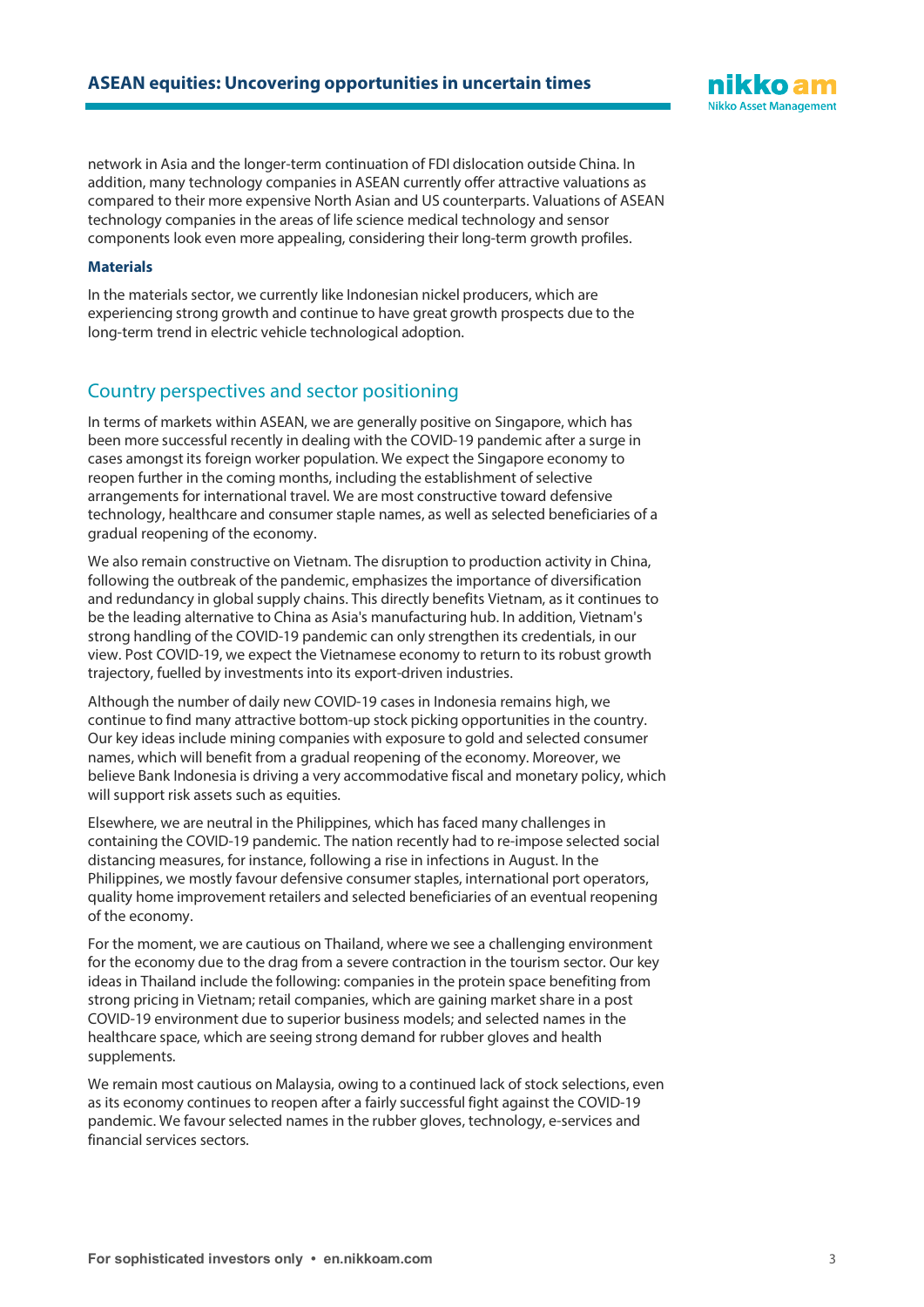

## Focusing on companies with resilience, positive change and sustainable growth

Despite the increased volatility in the ASEAN equity markets this year, we continue to stay true to our investment process, focusing on companies with resilience, positive fundamental change and sustainable growth.

We remain focused on identifying companies that we believe have the operational and financial readiness as well as the resilience to weather the COVID-19 pandemic. In the current uncertain times, companies with earnings stability will likely report better-thanexpected financial results against the backdrop of companies releasing disappointing results and earnings forecast downgrades.

Within ASEAN, we also look for positive change in companies. Firms with positive change are often those that are experiencing a recovery of business revenues, rebuilding their operations and leverage, rethinking and re-prioritising their business strategy and restructuring towards greater innovation and digital solutions.

Ultimately, we believe that companies with the ability to allocate or re-invest capital efficiently will do well in this environment. While many companies will struggle to revive returns, we believe that those embracing digital innovation and restructuring should continue to thrive in this time of disruption.

## Market outlook

Indeed, quality and growth companies within ASEAN have performed well in recent months, and this was visible in the sharp outperformance of consumer staples, technology and healthcare relative to financials, industrials and property. Of late, value has seen sporadic bouts of outperformance, as investors grow more optimistic over vaccine developments and a post COVID-19 recovery. We remain watchful of these developments and await investment opportunities in some of these beaten-down sectors, such as property and financials. We continue to favour companies where we identify positive earnings change and momentum in a time of growth scarcity and weaker corporate earnings.

Looking ahead, we expect a bottoming phase within ASEAN equity markets in the months ahead with a modest recovery bias as we approach 2021. However, we expect the region's economic recovery post-COVID-19 to be longer and more gradual, as compared to other recovery periods, such as in 2009 and 2004. As such, we believe resilience and sustainable returns, which dominated performance for most of 2020, should continue to drive performance for the rest of the year and beyond in 2021.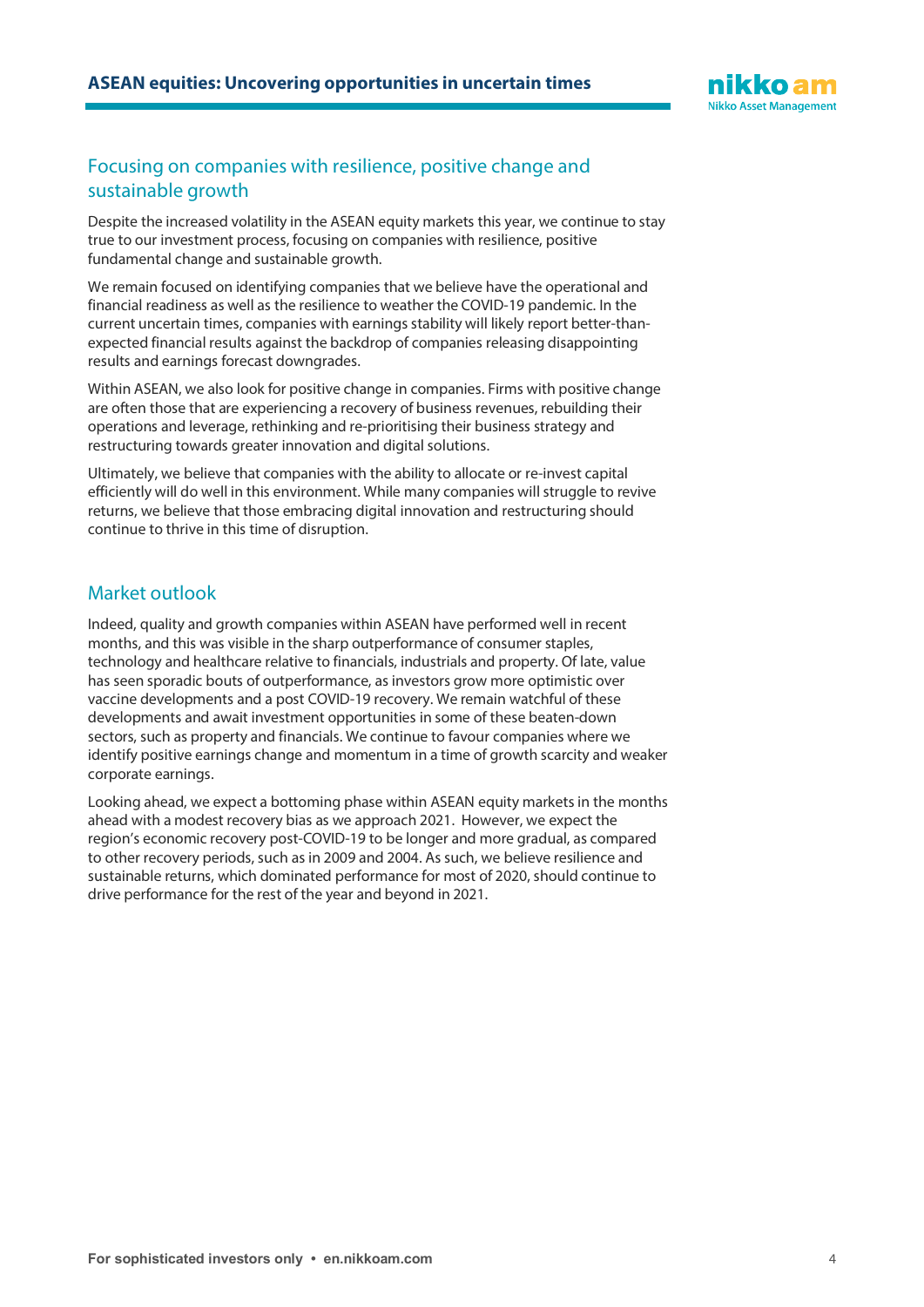## **ASEAN equities: Uncovering opportunities in uncertain times**

**Important information:** This document is prepared by Nikko Asset Management Co., Ltd. and/or its affiliates (**Nikko AM**) and is for distribution only under such circumstances as may be permitted by applicable laws. This document does not constitute personal investment advice or a personal recommendation and it does not consider in any way the objectives, financial situation or needs of any recipients. All recipients are recommended to consult with their independent tax, financial and legal advisers prior to any investment.

This document is for information purposes only and is not intended to be an offer, or a solicitation of an offer, to buy or sell any investments or participate in any trading strategy. Moreover, the information in this document will not affect Nikko AM's investment strategy in any way. The information and opinions in this document have been derived from or reached from sources believed in good faith to be reliable but have not been independently verified. Nikko AM makes no guarantee, representation or warranty, express or implied, and accepts no responsibility or liability for the accuracy or completeness of this document. No reliance should be placed on any assumptions, forecasts, projections, estimates or prospects contained within this document. This document should not be regarded by recipients as a substitute for the exercise of their own judgment. Opinions stated in this document may change without notice.

In any investment, past performance is neither an indication nor guarantee of future performance and a loss of capital may occur. Estimates of future performance are based on assumptions that may not be realised. Investors should be able to withstand the loss of any principal investment. The mention of individual securities, sectors, regions or countries within this document does not imply a recommendation to buy or sell.

Nikko AM accepts no liability whatsoever for any loss or damage of any kind arising out of the use of all or any part of this document, provided that nothing herein excludes or restricts any liability of Nikko AM under applicable regulatory rules or requirements.

All information contained in this document is solely for the attention and use of the intended recipients. Any use beyond that intended by Nikko AM is strictly prohibited.

Japan: The information contained in this document pertaining specifically to the investment products is not directed at persons in Japan nor is it intended for distribution to persons in Japan. Registration Number: Director of the Kanto Local Finance Bureau (Financial Instruments firms) No. 368 Member Associations: The Investment Trusts Association, Japan/Japan Investment Advisers Association.

United Kingdom and rest of Europe: This document is communicated by Nikko Asset Management Europe Ltd, which is authorised and regulated in the United Kingdom by the Financial Conduct Authority (the FCA) (FRN 122084). This document constitutes a financial promotion for the purposes of the Financial Services and Markets Act 2000 (as amended) (FSMA) and the rules of the FCA in the United Kingdom, and is directed at professional clients as defined in the FCA Handbook of Rules and Guidance.

**United States:** This document may not be duplicated, quoted, discussed or otherwise shared without prior consent. Any offering or distribution of a Fund in the United States may only be conducted via a licensed and registered broker-dealer or a duly qualified entity. Nikko Asset Management Americas, Inc. is a United States Registered Investment Adviser.

**Singapore:** This document is for information to institutional investors as defined in the Securities and Futures Act (Chapter 289), and intermediaries only. Nikko Asset Management Asia Limited (Co. Reg. No. 198202562H) is regulated by the Monetary Authority of Singapore. **Hong Kong:** This document is for information to professional investors as defined in the Securities and Futures Ordinance, and intermediaries only. The contents of this document have not been reviewed by the Securities and Futures Commission or any regulatory authority in Hong Kong. Nikko Asset Management Hong Kong Limited is a licensed corporation in Hong Kong.

**Australia:** This document is issued in Australia by Nikko AM Limited (ABN 99 003 376 252, AFSL 237563). It is for the use of wholesale clients, researchers, licensed financial advisers and their authorised representatives only.

**New Zealand:** This document is issued in New Zealand by Nikko Asset Management New Zealand Limited (Company No. 606057, FSP22562). It is for the use of wholesale clients, researchers, licensed financial advisers and their authorised representatives only.

**Kingdom of Bahrain:** The document has not been approved by the Central Bank of Bahrain which takes no responsibility for its contents. No offer to the public to purchase the Strategy will be made in the Kingdom of Bahrain and this document is intended to be read by the addressee only and must not be passed to, issued to, or shown to the public generally.

**Kuwait:** This document is not for general circulation to the public in Kuwait. The Strategy has not been licensed for offering in Kuwait by the Kuwaiti Capital Markets Authority or any other relevant Kuwaiti government agency. The offering of the Strategy in Kuwait on the basis a private placement or public offering is, therefore, restricted in accordance with Decree Law No. 7 of 2010 and the bylaws thereto (as amended). No private or public offering of the Strategy is being made in Kuwait, and no agreement relating to the sale of the Strategy will be concluded in Kuwait. No marketing or solicitation or inducement activities are being used to offer or market the Strategy in Kuwait.

**Kingdom of Saudi Arabia:** This document is communicated by Nikko Asset Management Europe Ltd (Nikko AME), which is authorised and regulated by the Financial Services and Markets Act 2000 (as amended) (FSMA) and the rules of the Financial Conduct Authority (the FCA) in the United Kingdom (the FCA Rules). This document should not be reproduced, redistributed, or sent directly or indirectly to any other party or published in full or in part for any purpose whatsoever without a prior written permission from Nikko AME.

This document does not constitute investment advice or a personal recommendation and does not consider in any way the suitability or appropriateness of the subject matter for the individual circumstances of any recipient. In providing a person with this document, Nikko AME is not treating that person as a client for the purposes of the FCA Rules other than those relating to financial promotion and that person will not therefore benefit from any protections that would be available to such clients.

Nikko AME and its associates and/or its or their officers, directors or employees may have or have had positions or material interests, may at any time make purchases and/or sales as principal or agent, may provide or have provided corporate finance services to issuers or may provide or have provided significant advice or investment services in any investments referred to in this document or in related investments. Relevant confidential information, if any, known within any company in the Nikko AM group or Sumitomo Mitsui Trust Holdings group and not available to Nikko AME because of regulations or internal procedure is not reflected in this document. The investments mentioned in this document may not be eligible for sale in some states or countries, and they may not be suitable for all types of investors.

**Oman:** The information contained in this document nether constitutes a public offer of securities in the Sultanate of Oman as contemplated by the Commercial companies law of Oman (Royal decree 4/74) or the Capital Markets Law of Oman (Royal Decree80/98, nor does it constitute an offer to sell, or the solicitation of any offer to buy non-Omani securities in the Sultanate of Oman as contemplated by Article 139 of the Executive Regulations to the Capital Market law (issued by Decision No. 1/2009). This document is not intended to lead to the conclusion of any contract of whatsoever nature within the territory of the Sultanate of Oman.

**Qatar (excluding QFC):** The Strategies are only being offered to a limited number of investors who are willing and able to conduct an independent investigation of the risks involved in an investment in such Strategies. The document does not constitute an offer to the public and should not be reproduced, redistributed, or sent directly or indirectly to any other party or published in full or in part for any purpose whatsoever without a prior written permission from Nikko Asset Management Europe Ltd (Nikko AME). No transaction will be concluded in your jurisdiction and any inquiries regarding the Strategies should be made to Nikko AME.